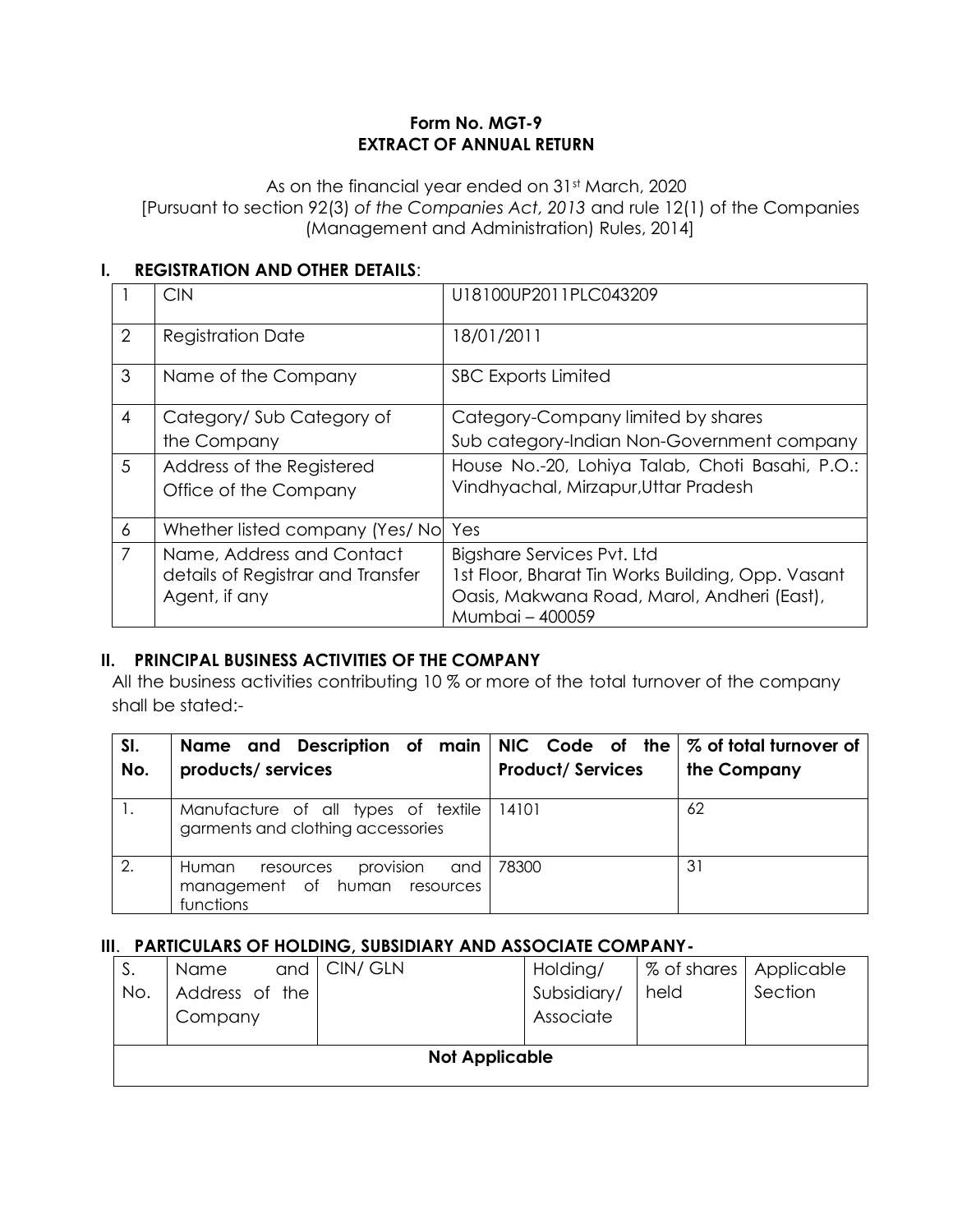# **IV. SHAREHOLDING PATTERN (Equity Share Capital Breakup as percentage of Total Equity)**

# **i) Category-wise Share Holding**

| Category<br>of<br><b>Shareholders</b>                                | of the year              |                          | No. of Shares held at the beginning |                                      |                          |                          | No. of Shares held at the end of the year |                                      | $\%$<br>Chan                |
|----------------------------------------------------------------------|--------------------------|--------------------------|-------------------------------------|--------------------------------------|--------------------------|--------------------------|-------------------------------------------|--------------------------------------|-----------------------------|
|                                                                      | Demat                    | Physical                 | Total                               | $\%$<br>of<br>Total<br><b>Shares</b> | Demat                    | Physical                 | Total                                     | $\%$<br>of<br>Total<br><b>Shares</b> | ge<br>during<br>the<br>year |
| A. Promoter                                                          |                          |                          |                                     |                                      |                          |                          |                                           |                                      |                             |
| 1. Indian                                                            |                          |                          |                                     |                                      |                          |                          |                                           |                                      |                             |
| a. Individual/HUF                                                    | 5655000                  | $\blacksquare$           | 5655000                             | 74.40                                | 5655000                  | $\blacksquare$           | 5655000                                   | 53.44                                | $-20.96$                    |
| b. Central Govt.                                                     | $\frac{1}{2}$            | $\overline{\phantom{a}}$ | $\bar{\phantom{a}}$                 | $\overline{\phantom{a}}$             | $\overline{\phantom{a}}$ | $\overline{\phantom{a}}$ | $\overline{\phantom{a}}$                  | $\blacksquare$                       |                             |
| c. State Govt.                                                       | $\overline{\phantom{a}}$ | $\overline{\phantom{a}}$ |                                     |                                      |                          |                          |                                           |                                      |                             |
| d. Bodies Corp.                                                      | $\frac{1}{2}$            | $\qquad \qquad -$        | $\overline{\phantom{a}}$            | $\overline{\phantom{a}}$             | $\blacksquare$           | $\overline{\phantom{a}}$ | $\overline{\phantom{a}}$                  | $\overline{\phantom{a}}$             | $\overline{a}$              |
| e. Bank/FI                                                           | $\overline{\phantom{a}}$ | $\overline{\phantom{a}}$ | $\frac{1}{2}$                       | $\qquad \qquad \blacksquare$         | $\overline{\phantom{a}}$ | $\overline{\phantom{a}}$ | $\overline{\phantom{a}}$                  | $\overline{\phantom{a}}$             |                             |
| f. Any Other (Dirctors<br>and relatives)                             | $\overline{a}$           | $\overline{\phantom{a}}$ | $\overline{a}$                      | $\overline{\phantom{a}}$             | 1436500                  | $\overline{\phantom{a}}$ | 1436500                                   | 13.57                                | $+13.57$                    |
| Sub-Total (A) (1)                                                    | 5655000                  | $\blacksquare$           | 5655000                             | 74.40                                | 7091500                  | $\blacksquare$           | 7091500                                   | 67.01                                | $-7.39$                     |
| 2. Foreign                                                           |                          |                          |                                     |                                      |                          |                          |                                           |                                      |                             |
| a. NRI-Individuals                                                   | $\overline{\phantom{a}}$ | $\overline{\phantom{a}}$ | $\frac{1}{2}$                       | $\qquad \qquad \blacksquare$         | $\overline{\phantom{a}}$ | $\overline{\phantom{a}}$ | $\overline{\phantom{a}}$                  | $\overline{\phantom{a}}$             |                             |
| Other-Individuals<br>b.                                              | $\mathcal{L}$            | $\equiv$                 | $\blacksquare$                      | $\overline{\phantom{a}}$             | $\mathbb{L}$             | $\blacksquare$           | $\overline{\phantom{a}}$                  | $\blacksquare$                       | $\overline{a}$              |
| c. Bodies Corp.                                                      | $\frac{1}{2}$            | $\overline{\phantom{a}}$ | $\bar{\phantom{a}}$                 | $\overline{\phantom{a}}$             | $\overline{\phantom{a}}$ | $\overline{\phantom{a}}$ | $\overline{\phantom{a}}$                  | $\overline{\phantom{a}}$             |                             |
| d. Banks/FI                                                          | $\frac{1}{2}$            | $\overline{\phantom{a}}$ | $\overline{a}$                      | $\overline{a}$                       | $\overline{a}$           | $\overline{a}$           |                                           | $\overline{a}$                       |                             |
| e. Any Other                                                         | $\overline{\phantom{0}}$ | $\overline{\phantom{a}}$ | $\overline{\phantom{m}}$            | $\overline{\phantom{a}}$             | $\overline{\phantom{a}}$ | $\overline{\phantom{a}}$ | $\overline{a}$                            | $\overline{\phantom{a}}$             |                             |
| Sub-Total (A)(2)                                                     | $\sim$                   | $\overline{\phantom{a}}$ | $\overline{\phantom{a}}$            | $\overline{\phantom{a}}$             | $\blacksquare$           | $\overline{\phantom{a}}$ | $\blacksquare$                            | $\overline{\phantom{a}}$             |                             |
| <b>Total Shareholding of</b><br>Promoter $(A) = (A)$<br>$(1)+(A)(2)$ | 5655000                  | $\blacksquare$           | 5655000                             | 74.40                                | 7091500                  |                          | 7091500                                   | 67.01                                | $-7.39$                     |
| <b>Public Shareholding</b>                                           |                          |                          |                                     |                                      |                          |                          |                                           |                                      |                             |
| 1. Institutions                                                      |                          |                          |                                     |                                      |                          |                          |                                           |                                      |                             |
| a. Mutual Funds                                                      | $\sim$                   | $\overline{\phantom{a}}$ | $\blacksquare$                      | $\overline{\phantom{a}}$             | $\overline{\phantom{a}}$ | $\overline{\phantom{a}}$ | $\overline{\phantom{a}}$                  | $\blacksquare$                       | $\overline{a}$              |
| b. Bank/FI                                                           | $\overline{\phantom{a}}$ | $\overline{\phantom{a}}$ | $\overline{\phantom{a}}$            | $\qquad \qquad \blacksquare$         | $\overline{\phantom{a}}$ | $\overline{\phantom{a}}$ | $\overline{\phantom{a}}$                  | $\overline{\phantom{a}}$             |                             |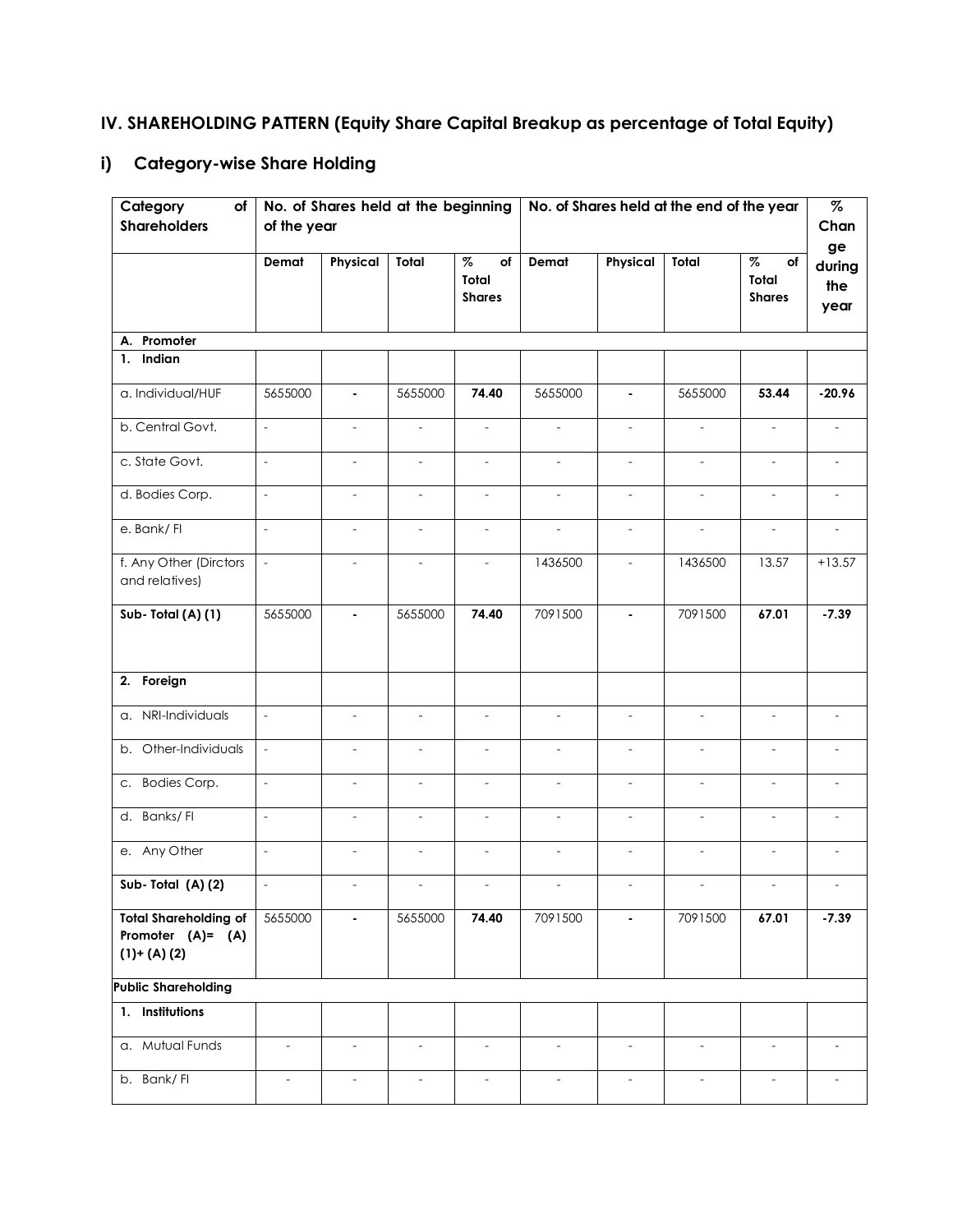| c. Cent. Govt.                                                                               | $\overline{\phantom{a}}$ | $\frac{1}{2}$            | $\overline{\phantom{a}}$ | $\overline{a}$           | $\overline{\phantom{a}}$ | $\overline{\phantom{a}}$ | $\overline{\phantom{a}}$ | $\overline{\phantom{m}}$ |                          |
|----------------------------------------------------------------------------------------------|--------------------------|--------------------------|--------------------------|--------------------------|--------------------------|--------------------------|--------------------------|--------------------------|--------------------------|
| d. State Govt.                                                                               | $\overline{a}$           |                          |                          |                          |                          |                          |                          | $\overline{a}$           |                          |
| Venture Capital<br>е.                                                                        | $\overline{\phantom{a}}$ | $\overline{\phantom{a}}$ | $\overline{\phantom{a}}$ | $\overline{\phantom{a}}$ | $\overline{\phantom{a}}$ | $\frac{1}{2}$            | $\overline{\phantom{a}}$ | $\blacksquare$           | $\overline{a}$           |
| Insurance Co.<br>f.                                                                          | $\qquad \qquad -$        | $\overline{\phantom{a}}$ | $\overline{\phantom{a}}$ | $\overline{\phantom{a}}$ | $\qquad \qquad -$        | $\overline{\phantom{a}}$ | $\overline{\phantom{a}}$ | $\qquad \qquad -$        | $\overline{\phantom{a}}$ |
| g. Flls                                                                                      | $\overline{\phantom{a}}$ | $\overline{a}$           | $\overline{a}$           | $\overline{a}$           | $\overline{\phantom{a}}$ | $\frac{1}{2}$            | $\overline{a}$           | $\overline{\phantom{a}}$ |                          |
| h. Foreign Venture<br>Capital Fund                                                           | $\overline{\phantom{a}}$ | $\overline{\phantom{a}}$ | $\overline{\phantom{a}}$ | $\overline{\phantom{a}}$ | $\qquad \qquad -$        | $\overline{\phantom{a}}$ | $\overline{\phantom{a}}$ | $\overline{\phantom{a}}$ | $\overline{\phantom{a}}$ |
| Others (specify)<br>i.                                                                       | $\overline{\phantom{a}}$ | $\bar{\phantom{a}}$      | $\overline{\phantom{a}}$ | $\overline{\phantom{a}}$ | $\bar{\phantom{a}}$      | $\overline{\phantom{a}}$ | $\bar{\phantom{a}}$      | $\bar{\mathcal{A}}$      | $\overline{\phantom{a}}$ |
| Sub-Total (B) (1)                                                                            | $\overline{a}$           |                          | $\overline{a}$           | $\overline{a}$           | $\overline{a}$           | $\overline{a}$           | $\overline{a}$           | $\overline{a}$           |                          |
| Non-Institutions                                                                             |                          |                          |                          |                          |                          |                          |                          |                          |                          |
| a. Body Corp.                                                                                | $\overline{\phantom{a}}$ | $\qquad \qquad \Box$     | $\overline{\phantom{a}}$ | $\centerdot$             | 1038000                  | $\frac{1}{2}$            | 1038000                  | 9.81                     | $+9.81$                  |
| b. Individual                                                                                |                          |                          |                          |                          |                          |                          |                          |                          |                          |
| i.Individual<br>shareholders holding<br>nominal share<br>capital upto Rs. 1<br>Lakh          | 10500                    | $\overline{a}$           | 10500                    | 0.13                     | 10500                    | $\frac{1}{2}$            | 10500                    | 0.10                     | $-0.03$                  |
| ii.Individual<br>shareholders holding<br>nominal share<br>capital in excess of<br>Rs. 1 Lakh | 1934500                  | $\overline{\phantom{a}}$ | 1934500                  | 25.47                    | 2040000                  | $\overline{\phantom{a}}$ | 2040000                  | 19.28                    | $-6.19$                  |
| Sub-Total (B) (2)                                                                            | 1945000                  | $\blacksquare$           | 1945000                  | 25.60                    | 2050500                  | $\blacksquare$           | 2050500                  | 19.38                    | $-6.22$                  |
| <b>Total Shareholding of</b><br>Public $(B)=(B)(1)+$<br>(B)(2)                               | 1945000                  | ä,                       | 1945000                  | 25.60                    | 3088500                  | $\blacksquare$           | 3088500                  | 29.19                    | $+3.59$                  |
| C. Others (HUF)                                                                              |                          |                          |                          |                          | 402000                   |                          | 402000                   | 3.80                     | $+3.80$                  |
| D. Shares held by<br><b>Custodians for GDRs</b><br>& ADRs                                    | $\overline{a}$           |                          | $\overline{a}$           | $\overline{a}$           | $\overline{a}$           |                          | ÷                        | $\overline{a}$           |                          |
| <b>Grand Total</b><br>$(A+B+C+D)$                                                            | 7600000                  |                          | 7600000                  | 100                      | 10582000                 | $\blacksquare$           | 10582000                 | 100                      | 0.00                     |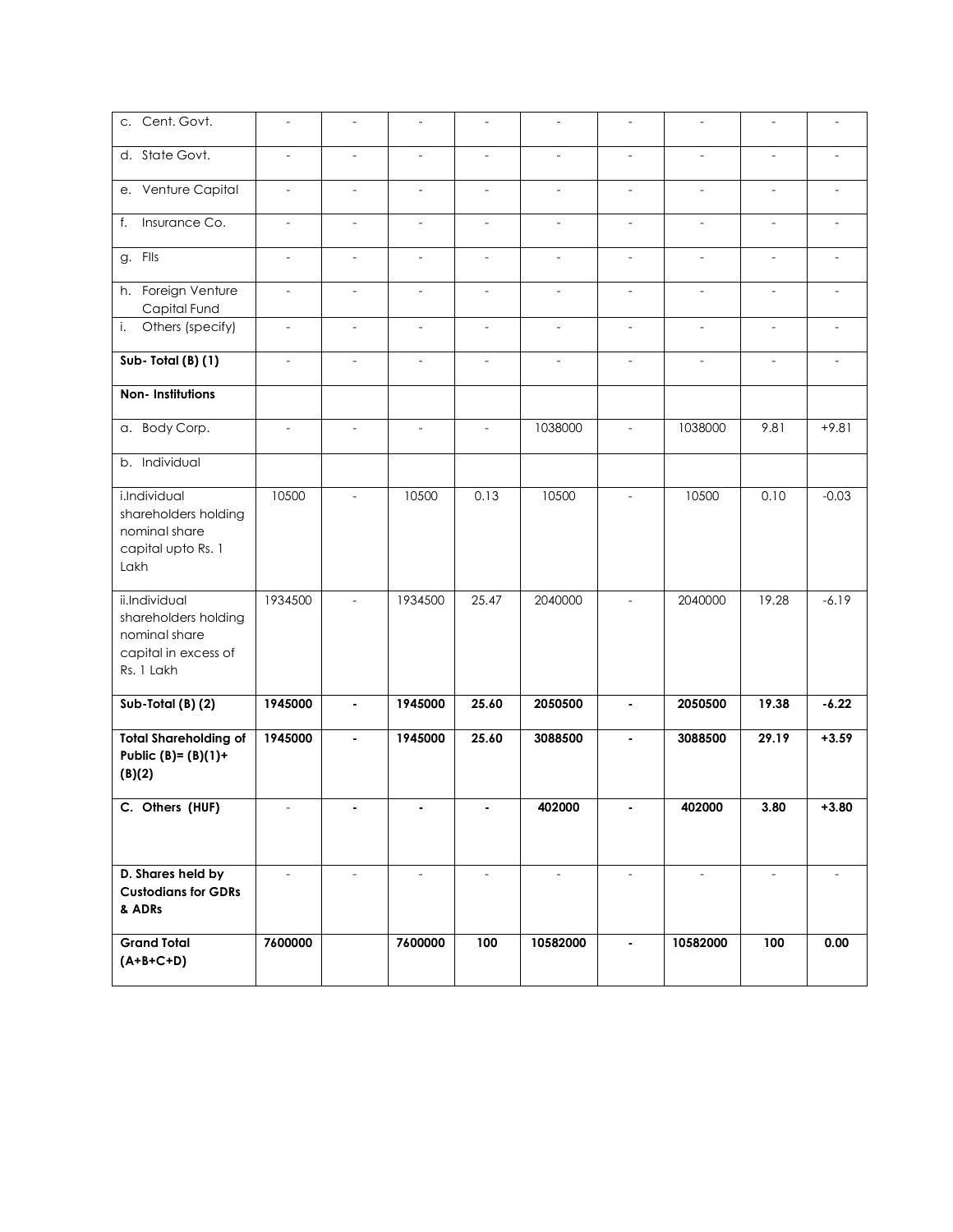### **ii) Shareholding of Promoters**

| SI.<br>No. | <b>Share</b><br>holder's<br>Name | year                       | Shareholding at the beginning of the         |                                                             | Shareholding at the end of the year |                                               |                                                             |                                                          |
|------------|----------------------------------|----------------------------|----------------------------------------------|-------------------------------------------------------------|-------------------------------------|-----------------------------------------------|-------------------------------------------------------------|----------------------------------------------------------|
|            |                                  | No.<br>оf<br><b>Shares</b> | total<br>Z<br>of<br>Shares of the<br>Company | of Shares<br>%<br>Pledged/<br>encumbered<br>to total shares | No.<br>οf<br><b>Shares</b>          | % of total<br>Shares of<br>the<br>Compan<br>у | of Shares<br>%<br>Pledged/<br>encumbered<br>to total shares | % change<br>in<br>shareholdi<br>during<br>ng<br>the year |
| Ι.         | Deepika<br>Gupta                 | 3130000                    | 41.18                                        |                                                             | 3130000                             | 29.58                                         |                                                             | $-11.60$                                                 |
| 2.         | D.K. Gupta                       | 2525000                    | 33.22                                        |                                                             | 2525000                             | 23.86                                         |                                                             | $-9.36$                                                  |
|            | <b>TOTAL</b>                     | 5655000                    | 74.40                                        |                                                             | 5655000                             | 53.44                                         |                                                             | $-20.96$                                                 |

#### **iii) Change in Promoters' Shareholding (please specify, if there is no change)**

| <b>SI</b><br>No. | Particulars | Shareholding at the beginning of the year |                                       | Cumulative Shareholding during the year                       |  |  |  |
|------------------|-------------|-------------------------------------------|---------------------------------------|---------------------------------------------------------------|--|--|--|
|                  |             | No.<br>оf<br>shares                       | । % of total shares of the<br>company | of total shares of the<br>%<br>No.<br>оf<br>shares<br>company |  |  |  |
|                  |             |                                           | Stated above                          |                                                               |  |  |  |

#### **iv) Shareholding pattern of top ten Shareholders (other than Directors, Promoters and Holders of GDRs and ADRs)**

| SI             | <b>Name</b>                           | Shareholding          | at<br>the                                       | Cumulative      | Shareholding                                                         |
|----------------|---------------------------------------|-----------------------|-------------------------------------------------|-----------------|----------------------------------------------------------------------|
| No.            | For Each of the Top 10 Shareholders   | beginning of the year |                                                 | during the year |                                                                      |
|                |                                       | <b>No. of Shares</b>  | $\%$<br>total<br>of<br>shares of the<br>company | No. of shares   | $\mathcal{Z}_{\alpha}$<br>total<br>of<br>the<br>shares of<br>company |
| 1              | Amit Kumar Agrawal                    | 505500                | 6.65                                            | 505500          | 4.78                                                                 |
| $\overline{2}$ | Masatya Technologies Private Limited  | $\Omega$              | $\Omega$                                        | 342000          | 3.23                                                                 |
| 3              | Sam Realtown Private Limited          | $\mathbf 0$           | $\mathbf 0$                                     | 270000          | 2.55                                                                 |
| $\overline{4}$ | Ramashree Commodities Private Limited | $\Omega$              | $\Omega$                                        | 234000          | 2.21                                                                 |
| 5              | Neeraj Kumar & Sons Huf               | $\Omega$              | $\Omega$                                        | 228000          | 2.15                                                                 |
| 6              | Sweta Agrawal                         | $\Omega$              | $\Omega$                                        | 194500          | 1.83                                                                 |
| $\overline{7}$ | Neeraj Garg                           | $\Omega$              | $\Omega$                                        | 144000          | 1.37                                                                 |
| 8              | <b>Ritu Garments Private Limited</b>  | $\overline{0}$        | $\Omega$                                        | 96000           | 0.91                                                                 |
| 9              | Braj Bhushan                          | $\Omega$              | $\Omega$                                        | 84000           | 0.80                                                                 |
| 10             | Yashi Garg                            | $\mathbf 0$           | $\mathbf 0$                                     | 84000           | 0.80                                                                 |
|                | Total                                 | 505500                | 6.65                                            | 2182000         | 20.63                                                                |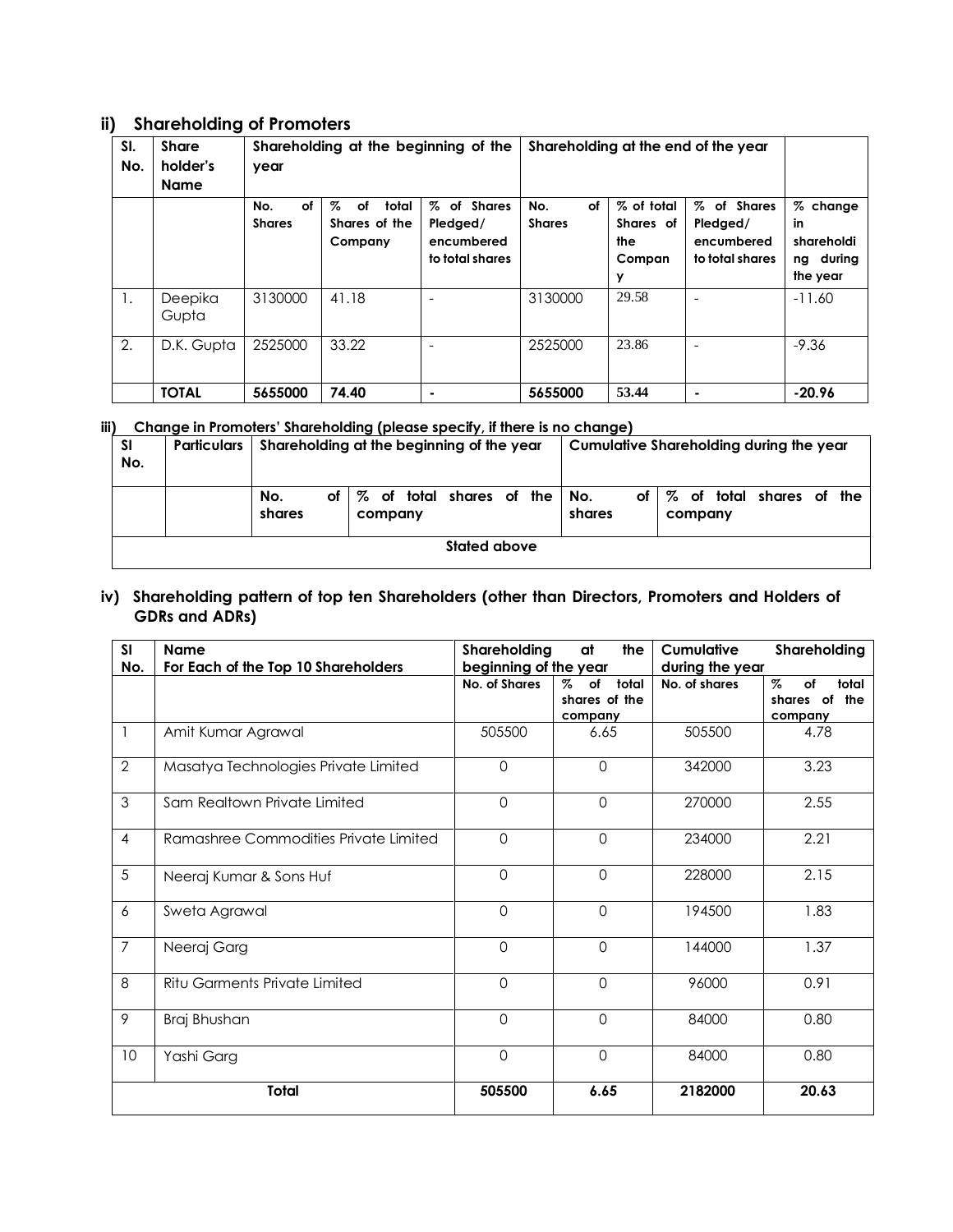### **V) Shareholding of Directors and Key Managerial Personnel**

| <b>SI</b><br>No. | For<br>оf<br>Each<br>Directors and KMP | the year                   | Shareholding at the beginning of                     | Shareholding at the end of the<br>year |                                     |  |  |
|------------------|----------------------------------------|----------------------------|------------------------------------------------------|----------------------------------------|-------------------------------------|--|--|
|                  |                                        | No.<br>оf<br><b>Shares</b> | % of total shares of<br>No.<br>shares<br>the company |                                        | % of total shares of<br>the company |  |  |
| 1.               | Deepika Gupta                          | 3130000                    | 41.18                                                | 3130000                                | 29.58                               |  |  |
| 2.               | D. K. Gupta                            | 2525000                    | 33.22                                                | 2525000                                | 23.86                               |  |  |
|                  | <b>TOTAL</b>                           | 5655000                    | 74.40                                                | 5655000                                | 53.44                               |  |  |

### **VI) INDEBTNESS-**

**Indebtness of the Company including interest outstanding/ accrued but not due for payment**

|                                                      | <b>Secured Loans</b><br>excluding deposits | Unsecured<br>Loans                             | <b>Deposits</b> | Total<br><b>Indebtness</b> |
|------------------------------------------------------|--------------------------------------------|------------------------------------------------|-----------------|----------------------------|
| Indebtness at the beginning of<br>the financial year |                                            | Compulsory<br>Convertible<br><b>Debentures</b> |                 |                            |
| Principal Amount<br>i)                               | 14,372,356.00                              | 38,805,167.00                                  |                 | 53,177,523.00              |
| Interest due but not paid<br>ii)                     |                                            |                                                |                 |                            |
| iii)<br>Interest accrued but not<br>due              |                                            |                                                |                 |                            |
| Total (i+ii+iii)                                     | 14,372,356.00                              | 38,805,167.00                                  |                 | 53,177,523.00              |
| Change in Indebtness during<br>the financial year    |                                            |                                                |                 |                            |
| + Addition                                           | 9,399,514.00                               | 15,577,288.00                                  |                 | 24,976,802.00              |
| Reduction                                            |                                            |                                                |                 |                            |
| Net Change                                           | 9.399.514.00                               | 15.577.288.00                                  |                 | 24.976.802.00              |
| Indebtness at the end of the<br>financial year       |                                            |                                                |                 |                            |
| Principal Amount<br>i)                               | 14,372,356.00                              | 38,805,167.00                                  |                 | 53,177,523.00              |
| ii)<br>Interest due but not paid                     |                                            |                                                |                 |                            |
| iii)<br>Interest accrued but not<br>due              |                                            |                                                |                 |                            |
| Total (i+ii+iii)                                     | 14,372,356.00                              | 38,805,167.00                                  |                 | 53,177,523.00              |

### **VI) REMUNERATION OF DIRECTORS AND KEY MANAGERIAL PERSONNEL**

a. Remuneration to Managing Director, Whole- time Directors and/ or Manager :

| -SI | <b>Particulars of Remuneration</b> | Name of MD/WTD/Manager | Total     |
|-----|------------------------------------|------------------------|-----------|
| No. |                                    |                        | Amount    |
|     |                                    |                        | (in Lacs) |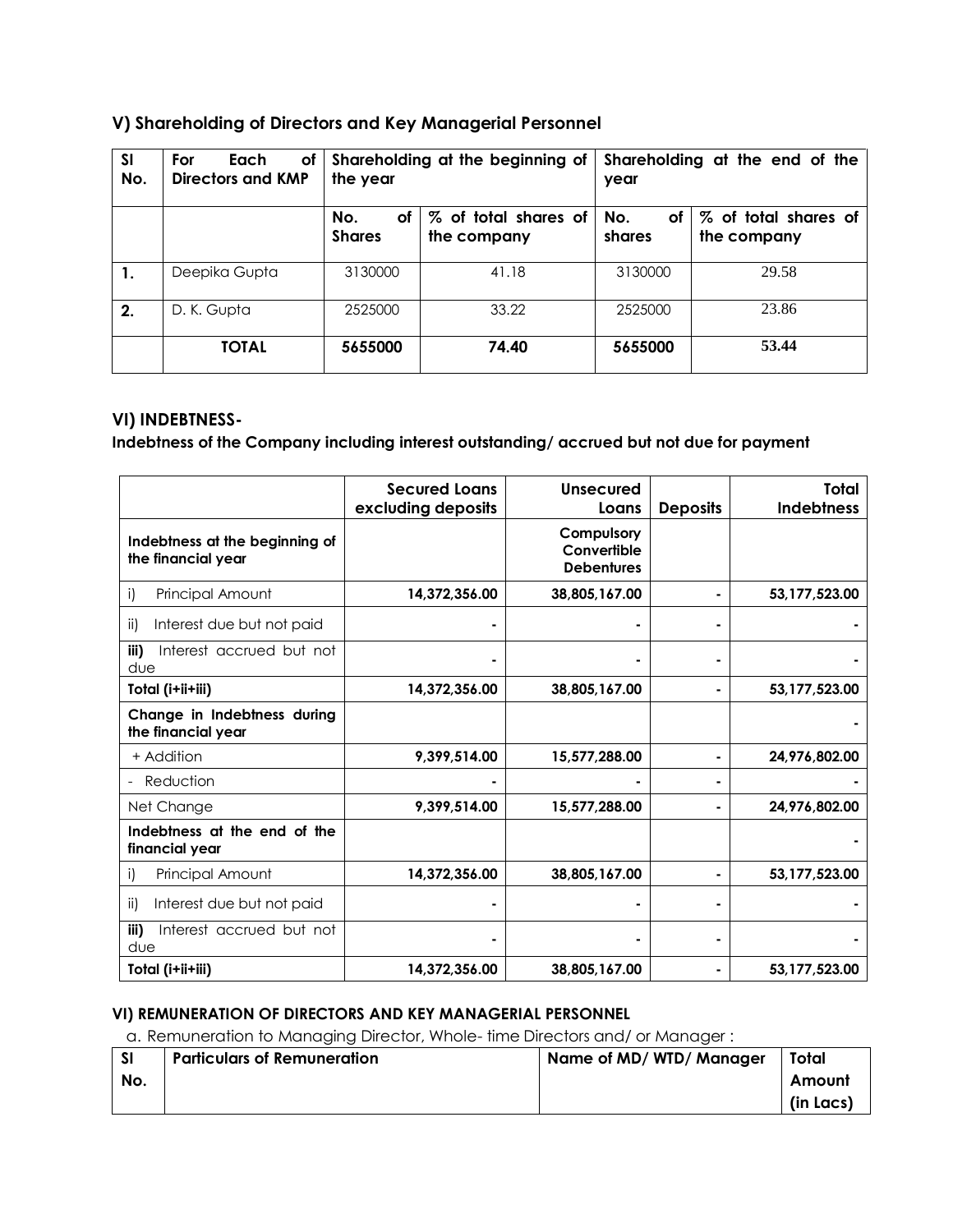|    |                                                                           | <b>MD</b> | <b>WTD</b> |       |
|----|---------------------------------------------------------------------------|-----------|------------|-------|
| 1. | <b>Gross Salary</b>                                                       |           |            |       |
|    | a) Salary as per provisions containined in<br>section $17(1)$             | 6.60      | 9.96       | 16.56 |
|    | b) Value of perquisites u/s 17 (2) Income<br>Tax Act, 1961                |           |            |       |
|    | c) Profits in lieu of salary under Section 17<br>(3) Income Tax Act, 1961 |           |            |       |
| 2. | <b>Stock Option</b>                                                       |           |            |       |
| 3. | <b>Sweat Equity</b>                                                       |           |            |       |
| 4. | <b>Commission</b> % of Profit Other, specify                              |           |            |       |
| 5. | Others, please specify                                                    |           |            |       |
|    | Total (A)                                                                 |           |            |       |
|    | Ceiling as per the Act                                                    | 6.60      | 9.96       | 16.56 |

B. Remuneration to other Directors :

| SI             | <b>Particulars of Remuneration</b>                   | <b>Name of Directors</b> |                          |                          | <b>Total</b>             |
|----------------|------------------------------------------------------|--------------------------|--------------------------|--------------------------|--------------------------|
| No.            |                                                      |                          |                          |                          | Amount                   |
|                | <b>Independent Directors</b>                         | $\blacksquare$           | $\overline{\phantom{0}}$ | $\overline{\phantom{a}}$ | $\overline{\phantom{a}}$ |
|                | Fee for attending board/ Committee<br>$\alpha$       |                          |                          |                          |                          |
|                | meetings                                             |                          |                          |                          |                          |
|                | Commissions<br>b)                                    | $\sim$                   | ÷,                       | $\blacksquare$           | $\blacksquare$           |
|                | Other, please specify<br>$\mathsf{C}$                |                          |                          |                          |                          |
|                | Total (a+b+c)                                        | $\blacksquare$           | -                        | $\overline{\phantom{a}}$ | $\overline{\phantom{a}}$ |
| $\overline{2}$ | <b>Other Non- Executive Directors</b>                |                          |                          |                          |                          |
|                |                                                      |                          |                          |                          |                          |
|                | Fee for attending board/ Committee<br>a)             |                          |                          | $\blacksquare$           | $\overline{\phantom{a}}$ |
|                | meetings                                             |                          |                          |                          |                          |
|                | Commissions<br>b)                                    |                          |                          | $\blacksquare$           | $\blacksquare$           |
|                | Other, please specify (salary)<br>$\circ$ )          | $\overline{\phantom{0}}$ | $\overline{\phantom{0}}$ | $\overline{\phantom{a}}$ |                          |
|                | Total (a+b+c)                                        |                          |                          | $\blacksquare$           | $\overline{\phantom{a}}$ |
| 3              | <b>Executive Directors</b>                           | $\overline{\phantom{a}}$ | $\overline{\phantom{a}}$ | $\blacksquare$           | $\blacksquare$           |
|                | Fee for attending board/ Committee<br>a)<br>meetings | $\blacksquare$           |                          |                          | $\blacksquare$           |
|                | Commissions<br>b)                                    |                          |                          |                          |                          |
|                | Other, please specify<br>$\mathsf{C}$                | $\overline{\phantom{a}}$ |                          | $\blacksquare$           | $\blacksquare$           |
|                | Total (a+b+c)                                        | $\overline{\phantom{0}}$ | $\overline{\phantom{0}}$ | $\blacksquare$           | $\blacksquare$           |
|                | Total $(1+2+3)$                                      |                          |                          |                          | $\overline{\phantom{a}}$ |
|                | <b>Total Managerial Remuneration</b>                 | $\blacksquare$           |                          | $\blacksquare$           | $\blacksquare$           |
|                | Ceiling as per the Act                               |                          |                          |                          |                          |